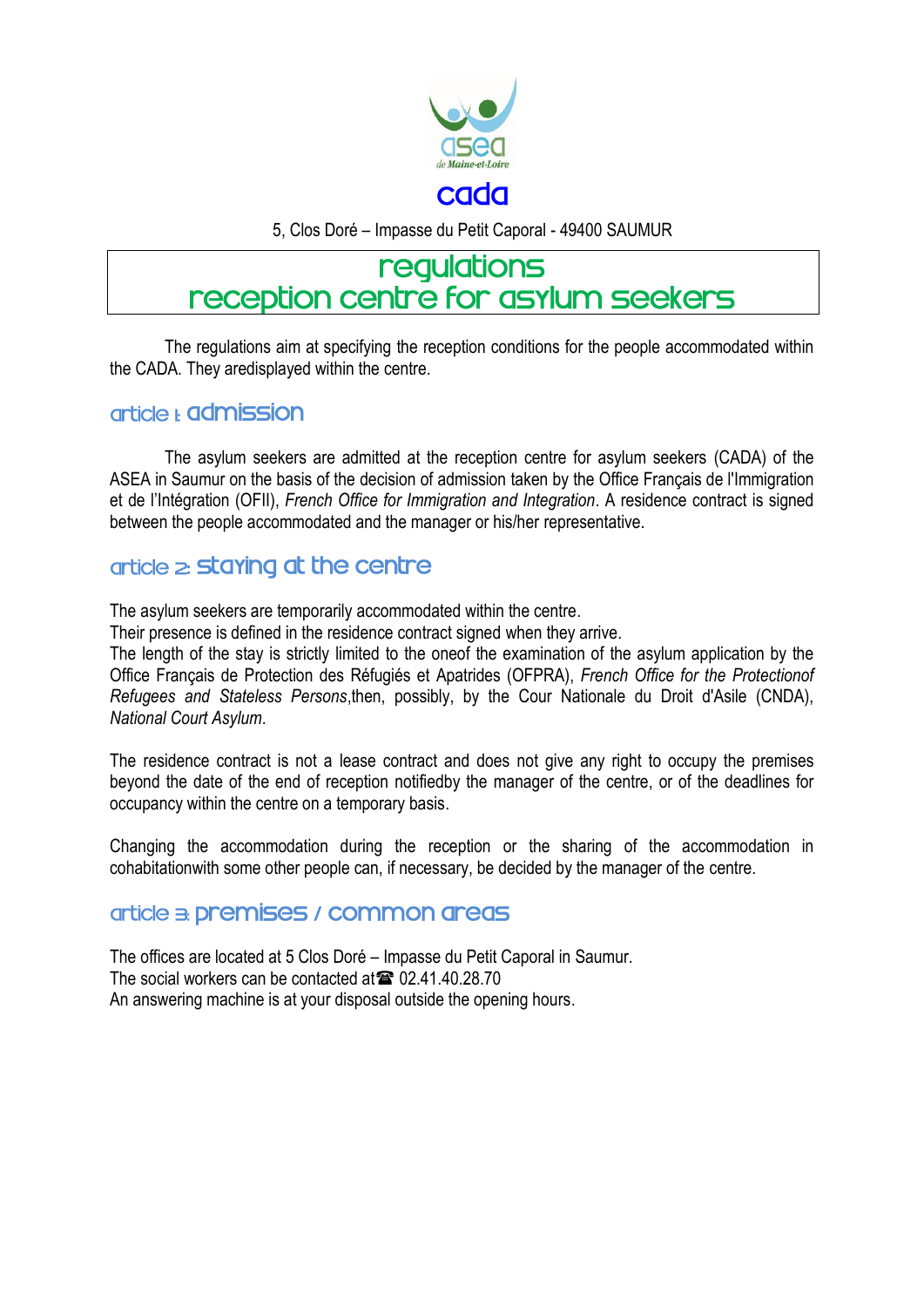The CADA premises are opened to the public:

|           | Morning        | Afternoon     |
|-----------|----------------|---------------|
| Monday    | $9:00 - 12:00$ | 14:00 - 17:00 |
| Tuesday   | $9:00 - 10:30$ | 14:00 - 17:00 |
| Wednesday | $9:00 - 12:00$ | 14:00 - 17:00 |
| Thursday  | $9:00 - 12:00$ | 14:00 -17:00  |
| Friday    | $9:00 - 12:00$ | <b>Closed</b> |
| Saturday  | <b>Closed</b>  | <b>Closed</b> |
| Sunday    | <b>Closed</b>  | <b>Closed</b> |

An access to the mail and to a computer terminal is possible (authorization procedure with a member of theCADA team). The use of these spaces andequipments implies from the accommodated people the compliance with the rules enabling to maintain these places in a satisfactory clean condition and are conditioned to the social workers' judgment regarding the relevance of their use.

Deteriorations or gross negligence or failure to comply with the regulations of the premises can involve some deductions from the deposit made up with a view to leaving, or even the end of the reception and the exclusion from the centre.

# article 4: premises for personal use

The CADA provides the accommodated people with some diffuse accommodations. The accommodations can also be assigned in cohabitation,the accommodated peoplehaving to share the use of some rooms.

- An inventory and a schedule of fixtures are carried out when the keys are handed over.There is one set of keys per adult.
- The person commits to keep in good condition and to return the equipment lent according to the inventory carried out when arriving.The missing or damaged equipment is charged when leaving the centre and it is deducted from the deposit.
- The accommodated people are responsible for the regular maintenance of the space reserved for them. In case of cohabitation, theusers must pay special attention to the maintenance of the common portions of the apartment.
- The accommodated person commits to inform the association about any problem regarding the apartment (water leak, electrical problem, deterioration).
- The CADA staff can access to the bedrooms or apartments for reasons of security and hygiene.
- Any modification of the existing installations, as well as the use of electrical appliances or others, is subject to the prior agreement of the people in charge of the centre.
- The accommodated person commits to comply with the regulations in force in the building (Règlement de l'Office Public des H.L.M Saumur, *Regulations of the Office Public des HLM Saumur*, displayed in every accommodation).
- The normal gas, water and electricity consumptionsare paid for by the centre. In case of excessiveconsumption, some restrictive measures are implemented and a partial repayment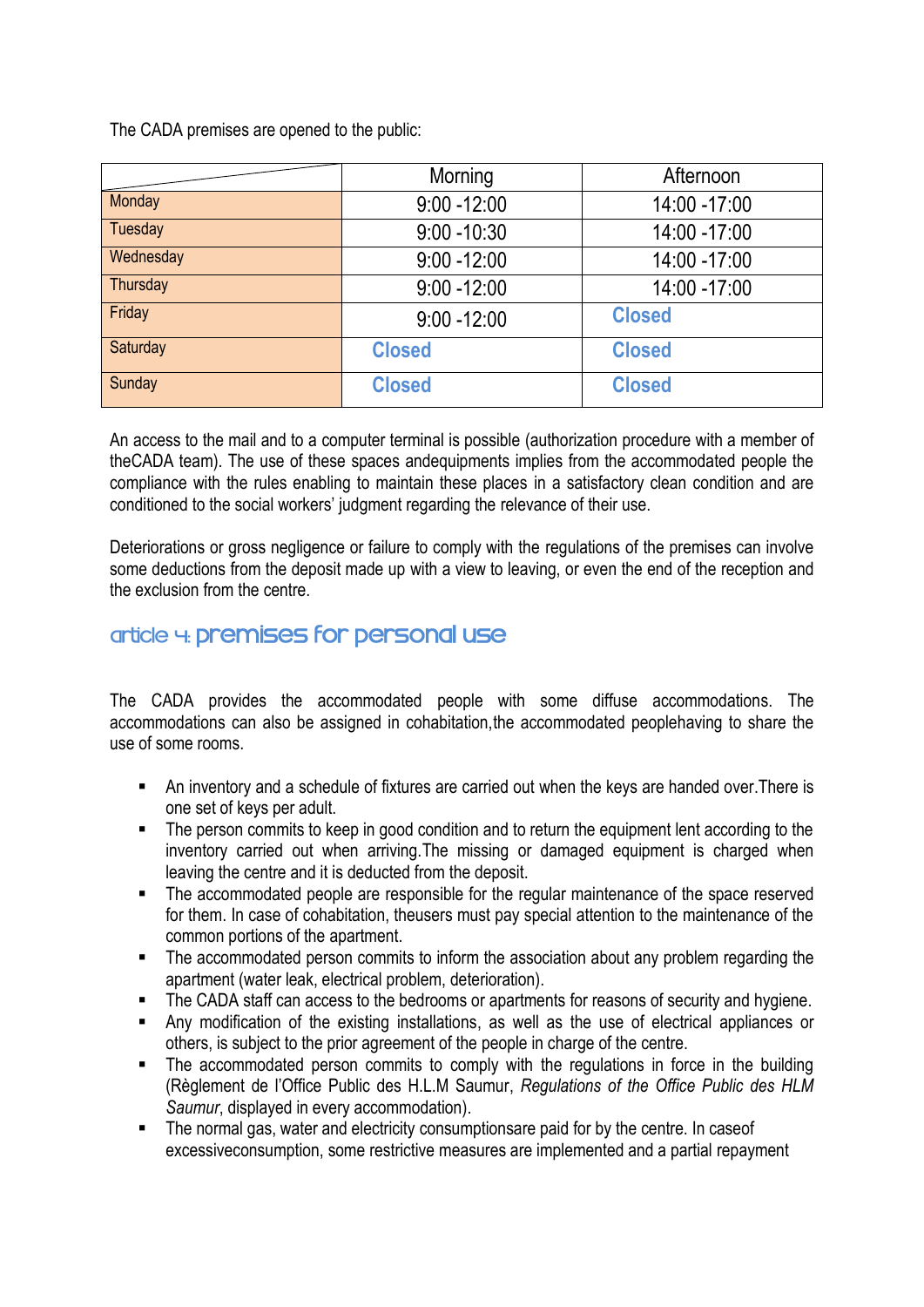can be required from the accommodated people.

#### article <del>5</del> benefitfor asylum seeker<br>financialcontributionto accommodation costs **fada seeker** and

The people accommodated within the CADA receive a benefit (ADA).The benefit is paid on a meanstested basis during the reception according to the family composition, according to the provisions set by the decree issued on the basis of Article L. 744-9 of the Code of Entry and Residence of Foreigners and [Right of Asylum.](http://www.legifrance.gouv.fr/affichCodeArticle.do;jsessionid=F79FC4944386E3F270EF0000ECA58375.tpdila23v_3?cidTexte=LEGITEXT000006070158&idArticle=LEGIARTI000030952367&dateTexte=&categorieLien=cid)

The manager of the centre asks the accommodated person for a deposit, according to the order issued by the Minister in charge of asylum on the basis of Article L. 744-5 of the [Code of Entry and Residence](http://www.legifrance.gouv.fr/affichCodeArticle.do;jsessionid=F79FC4944386E3F270EF0000ECA58375.tpdila23v_3?cidTexte=LEGITEXT000006070158&idArticle=LEGIARTI000030952367&dateTexte=&categorieLien=cid)  [of Foreigners and Right of Asylum.](http://www.legifrance.gouv.fr/affichCodeArticle.do;jsessionid=F79FC4944386E3F270EF0000ECA58375.tpdila23v_3?cidTexte=LEGITEXT000006070158&idArticle=LEGIARTI000030952367&dateTexte=&categorieLien=cid) This deposit is given back to the interested person when he/she leaves the centre except if it is established that he/she is involved in the degradations of the premises of the centre or ifhe/she stays beyond the statutory deadlines. All or part of the deposit will then be deducted by the manager of the centre, according to the costs of rehabilitation brought about by these degradations.

### article & community life

It is strictly forbidden to house in the apartmentsome people who are not recorded in the registers of presence of the centre.

The use of the premises and of the community facilities is reserved for the accommodated people. The manager of the centre must be informed about the visit of people external to the centre. In case of cohabitation of several people in the same place, these visitsmust not disturb the cohabitant.

The neighbourhood's tranquility must be respected through avoiding any noise between 10:00pm and 07:00am.

The CADA is a community where life is based on respect for others as well as on respect for cultural, political, religious and socialdifferences;in so much as they remain in the private sphere. In order to protect everybody's quality of life, everyone must, at any time and anywhere,behave correctly and respectfully towards the others. No political or religious demonstration will be tolerated within the CADA premises.

#### article 7: Administrative procedures

The administrative procedures relating to the application for protection (Préfecture, OFPRA, CNDA) must be regularly dealt with together with the centre's team. The refusal to appear when summoned and to reply to requests for information can be a reason for exclusion from the centre.

#### article a absences

Short-term absences are allowed. However, the asylum seeker who wants to leave must inform the CADA'seducational team. Any absence of more than one week must be permitted by the manager of the centre. Failing that,it will be considered as abandonment of the accommodation premises. The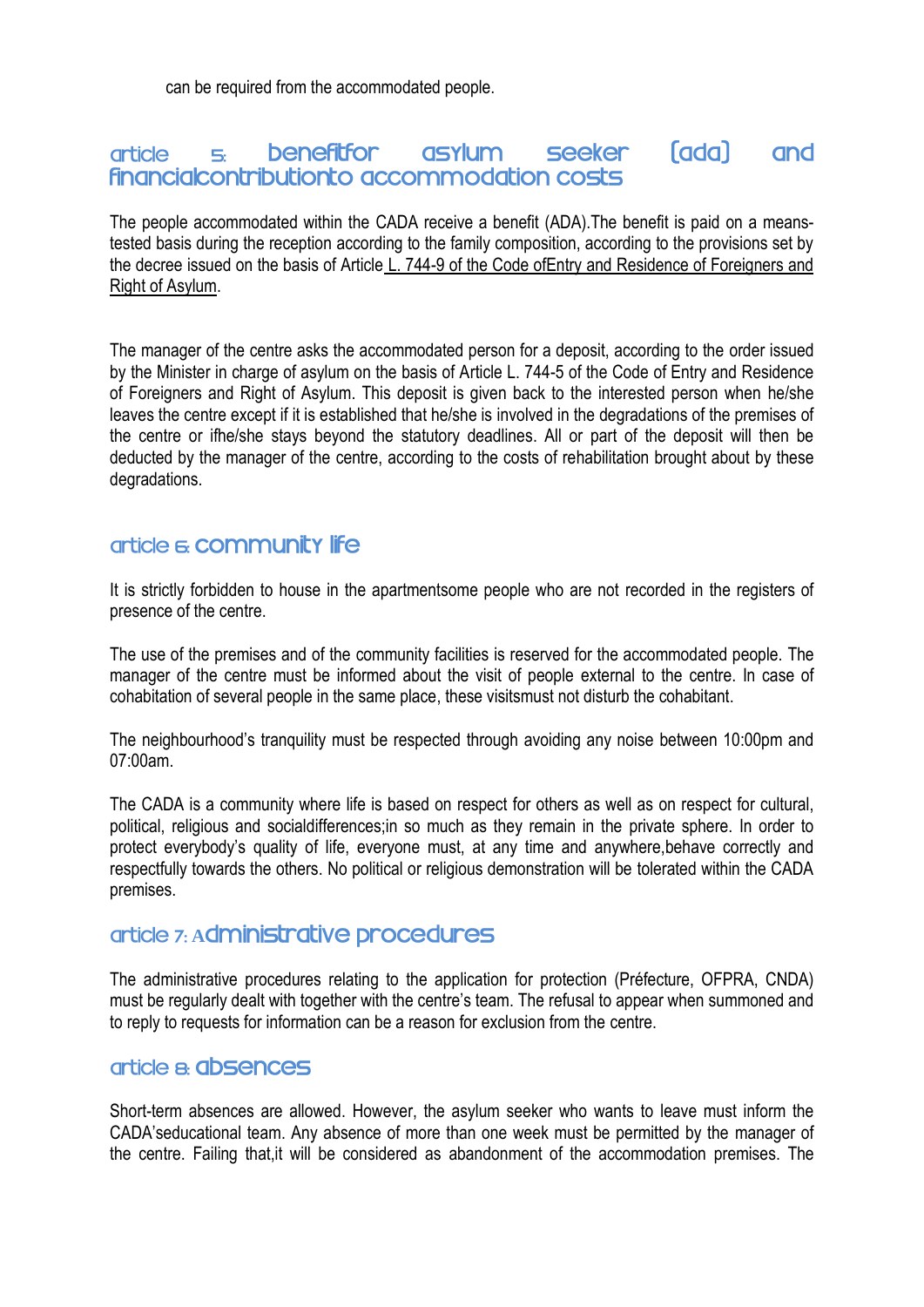closing of the room and the holding of the personal belongings will be carried out under the supervision of a bailiff.

The managers of the centres systematically report the abandonments of accommodation premises of over one week to the OFII's relevant territorial department

# article shealth / compulsory medical examinations

In partnership with the Centre Hospitalier, *hospital*,of Saumur, a medical examination is organized within the fifteen days following the entry intothe CADA. The compulsory vaccinations for children will be carried out by the Maternal and Child Health Care Services or failing that by the attending physician.

# article Io.in jury accidents and damage

The CADA must provide all the accommodated peoplewithcivil liability insurancefor damage to third parties.

During the stay, parents remain civilly and criminally liable for their children.The manager could not, in any case, be involved in the consequences of the accidents they would cause or suffer from the parents' lack of supervision.

# article II: Sanctions / reminder

The exclusion from the CADA can be ordered by the management of the centre for the following reasons:

- serious breach of the regulations;
- **EXECT** acts of violence against the other residents orthe centre's team;
- **EXECT** infractions (crime or offence) to the French legislation having led to judicial convictions;
- **False statements about the identity or the personal status, particularly the ones relating to the** criteria for accessto the social assistance from the State;
- refusal of transfer to another centre oranother apartment;
- refusalfrom a person who has obtained the refugee status orthe benefitof the subsidiary protection of an accommodation or housing offer.

# article 12: eviction procedure

Pursuant toArticles [L. 744-5a](http://www.legifrance.gouv.fr/affichCodeArticle.do;jsessionid=F79FC4944386E3F270EF0000ECA58375.tpdila23v_3?cidTexte=LEGITEXT000006070158&idArticle=LEGIARTI000030952353&dateTexte=&categorieLien=cid)nd R. 744-12of the Code of Entry and Residence of Foreigners and Right of [Asylum,](http://www.legifrance.gouv.fr/affichCodeArticle.do;jsessionid=F79FC4944386E3F270EF0000ECA58375.tpdila23v_3?cidTexte=LEGITEXT000006070158&idArticle=LEGIARTI000030952367&dateTexte=&categorieLien=cid) when, after a final decision, the time for reception allowed within the CADA ends, the manager implements the decision of leaving taken by the OFII and informs the Office and the Prefect of the department about it.

If a person stays after a final decision of rejection in the accommodation place, the manager of the CADA or the OFII can refer to the prefect of the department where the centre is established. This one requires this person to leave the place if:

- the person does not have a residence permit and has not asked for voluntary return assistance orhas refused the offer of voluntary return assistance presented tohim/her by the OFII;